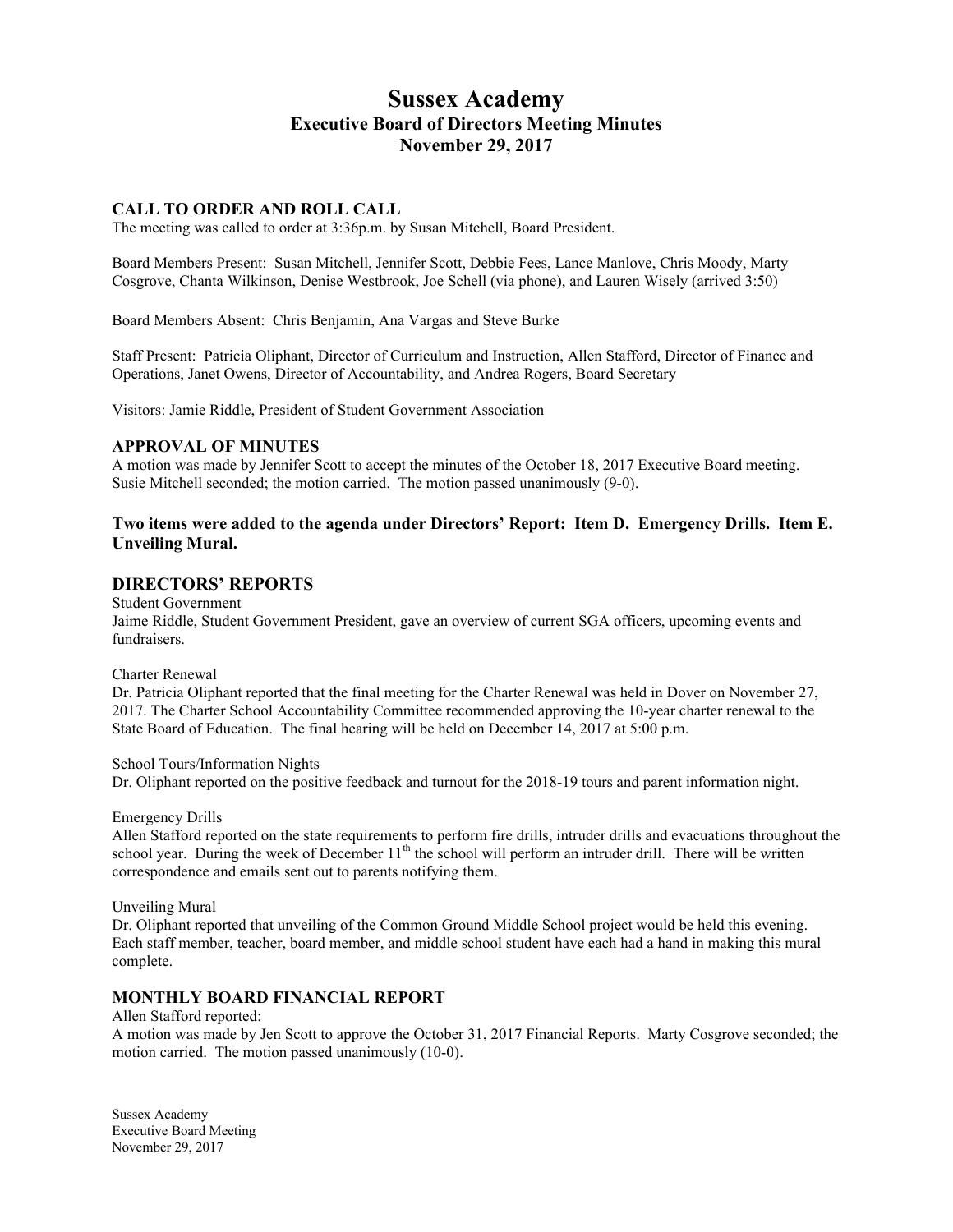The next CBOC meeting will be December 19, 2017. Mr. Stafford also reported on the Aquatics Center 's revenue and expenses.

# **SUSSEX ACADEMY FOUNDATION UPDATE**

Joe Schell reported that the foundation has \$1.5M in reserves. The foundation is awaiting receipt of a grant from the Longwood Foundation that will help with re-payment of capital debt.

# **COMMITTEE REPORTS**

**Executive** No report was presented.

**Finance/CBOC** 

No report was presented.

**Recognition** No report was presented.

**Outreach** Written report was presented.

**Building and Grounds** No report was presented.

**Program Development** No report was presented.

**Athletics** Written report was presented.

**Legislative** No report was presented.

**Governance** No report was presented.

**Nominating** No report was presented.

**Succession Planning** No report was presented.

**OLD BUSINESS** Susie Mitchell reminded board members of the annual appeal and scholarship funds.

**NEW BUSINESS** Joe Schell spoke about the 10-year Charter Renewal and the opportunity for a press release.

**PUBLIC COMMENTS**

No comments presented.

# **EXECUTIVE SESSION**

A motion was made by Susie Mitchell to enter into Executive Session at 4:33 p.m. to discuss Section 10004B, #4 Strategy Session and B#9 personnel matters. Jen Scott seconded; the motion carried unanimously (10-0).

Sussex Academy Executive Board Meeting November 29, 2017